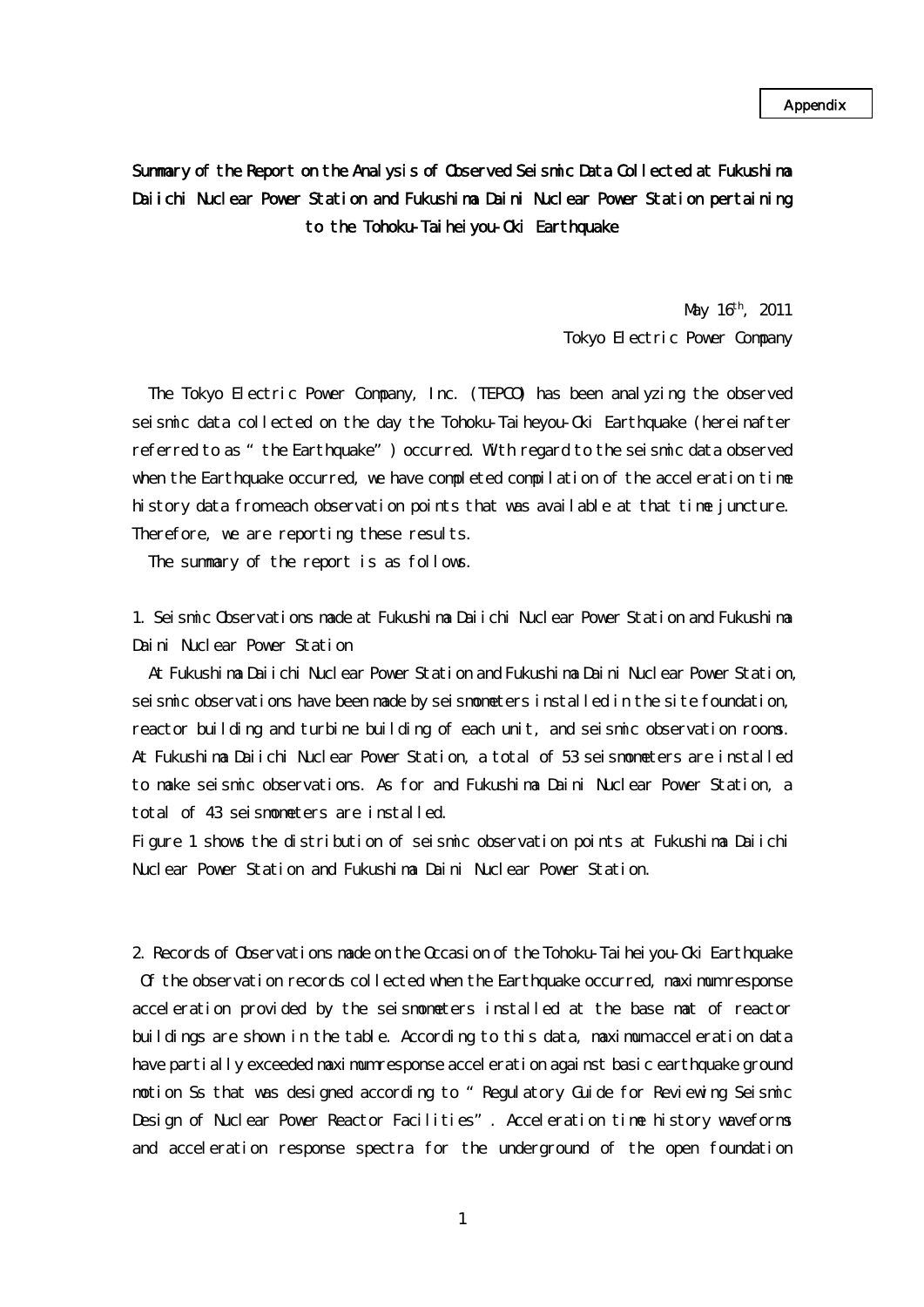(O.P.-200m) located at free foundation point (South point) and seismic observation point (North point) at Fukushima Daiichi Nuclear Power Station are shown in Figs.2-1 and 2-2 respectively. As for Fukushima Daini Nuclear Power Station, observation records for the underground of the open foundation (O.P.-200m) located at free foundation system seismic observation points are shown in Fig.2-3 and 2-4.

Acceleration time history waveforms and acceleration response spectra together with acceleration response spectra based on basic earthquake ground motion collected from the base mat of the reactor buildings at unit 1 to 6 of Fukushima Daiichi Nuclear Power Station and unit 1 to 4 of Fukushima Daini Nuclear Power Station are shown in Fig.  $3-1$  to  $3-10$  and Fig.  $4-1$  to  $4-10$  respectively.

According to Fig.4-1 t 4-10, acceleration response spectra of observed records and acceleration response spectra based on basic earthquake ground motion are basically in the same range even though observed records have exceeded at certain period.

Currently, we are collecting acceleration time history waveforms from a total of 29 out of 53 seismometers installed at Fukushima Daiichi Nuclear Power Station and a total of 43 seismometers installed at Fukushima Daini Nuclear Power Station. As we confirmed the collected acceleration time history waveforms, we found out that recording time was only approximately 130 to 150 seconds for 7 observation points at Fukushima Daiichi Nuclear Power Station and 11 observation points at Fukushima Daini Nuclear Power Station.

 However, we consider this event will not be significant subject on our future study since we have confirmed that maximum response acceleration and acceleration response spectra are in the same range when compared to observation points nearby, and complete data are being collected at the foundations.

 Our investigation on this event proved that the cause was a defect in the software installed on the device that records seismic data provided by seismometers. We will update software installed on such devices we have as well as on the same types, while planning to register this event to Nuclear Information Archives "NUCIA" in light of reminding other nuclear power plant operators.

## 3. Summary

 We have compiled the acceleration time history data of the Earthquake that was available at that time juncture. We will continue to make efforts to collect and compile the data of the Earthquake and aftershocks, while analyzing the observation records as well as implementing impact assessment on facilities.

E n d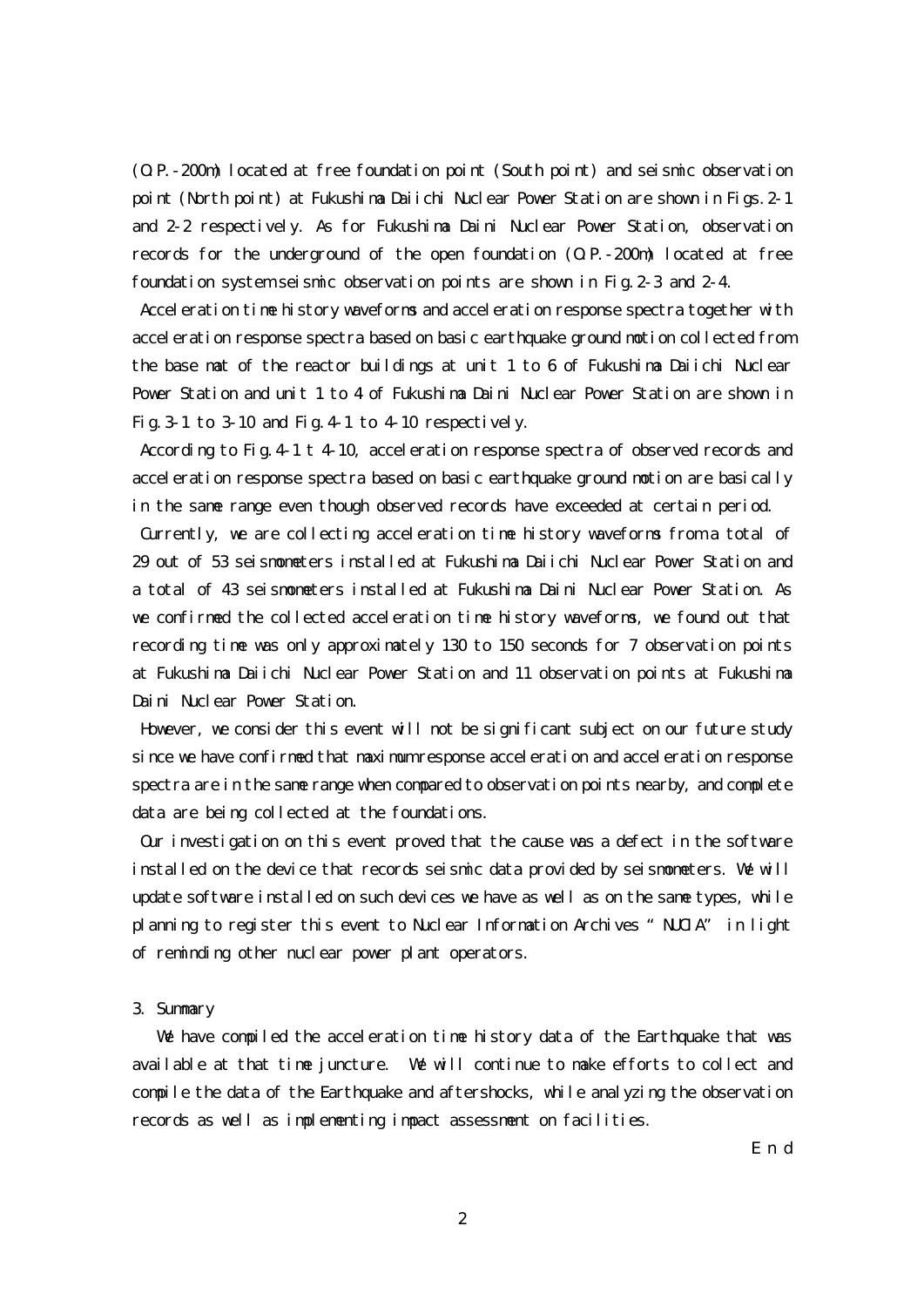## [Table]

The comparison between observed data collected in Fukushima Daiichi Nuclear Power Station and Fukushima Daini Nuclear Power Station when the Tohoku-Taiheiyou-Oki Earthquake occurred and maximum response acceleration against basic earthquake ground motion Ss.

|                    |          | Observed dat a                |              |            | Maximum Response Accel eration  |              |          |
|--------------------|----------|-------------------------------|--------------|------------|---------------------------------|--------------|----------|
| Observation Point  |          | Maximum Response Acceleration |              |            | against Basic Earthquake Ground |              |          |
| (The base nat of   |          | gal                           |              |            | Motion Ss $(gal)$               |              |          |
| reactor buildings) |          | Hori zont al                  | Hori zont al | Vertical   | Hori zont al                    | Hori zont al | Vertical |
|                    |          | (NS)                          | $(E-W)$      |            | (NS)                            | $(E-W)$      |          |
|                    | Unit $1$ | 460                           | 447          | 258        | 487                             | 489          | 412      |
|                    | Unit $2$ | 348                           | 550          | 302        | 441                             | 438          | 420      |
| Fukushi na         | Unit 3   | 322                           | 507          | 231        | 449                             | 441          | 429      |
| Daiichi            | Unit $4$ | 281                           | 319          | 200        | 447                             | 445          | 422      |
|                    | Unit 5   | 311                           | 548          | 256        | 452                             | 452          | 427      |
|                    | Unit $6$ | 298                           | 444          | 244        | 445                             | 448          | 415      |
|                    | Unit $1$ | 254                           | 230          | 305        | 434                             | 434          | 512      |
| Fukushi na         | Unit $2$ | 243                           | 196          | $232$ $^2$ | 428                             | 429          | 504      |
| Dai ni             | Unit $3$ | 277                           | 216          | 208        | 428                             | 430          | 504      |
|                    | Unit 4   | 210                           | 205          | 288        | 415                             | 415          | 504      |

The recording time was about 130-150 seconds.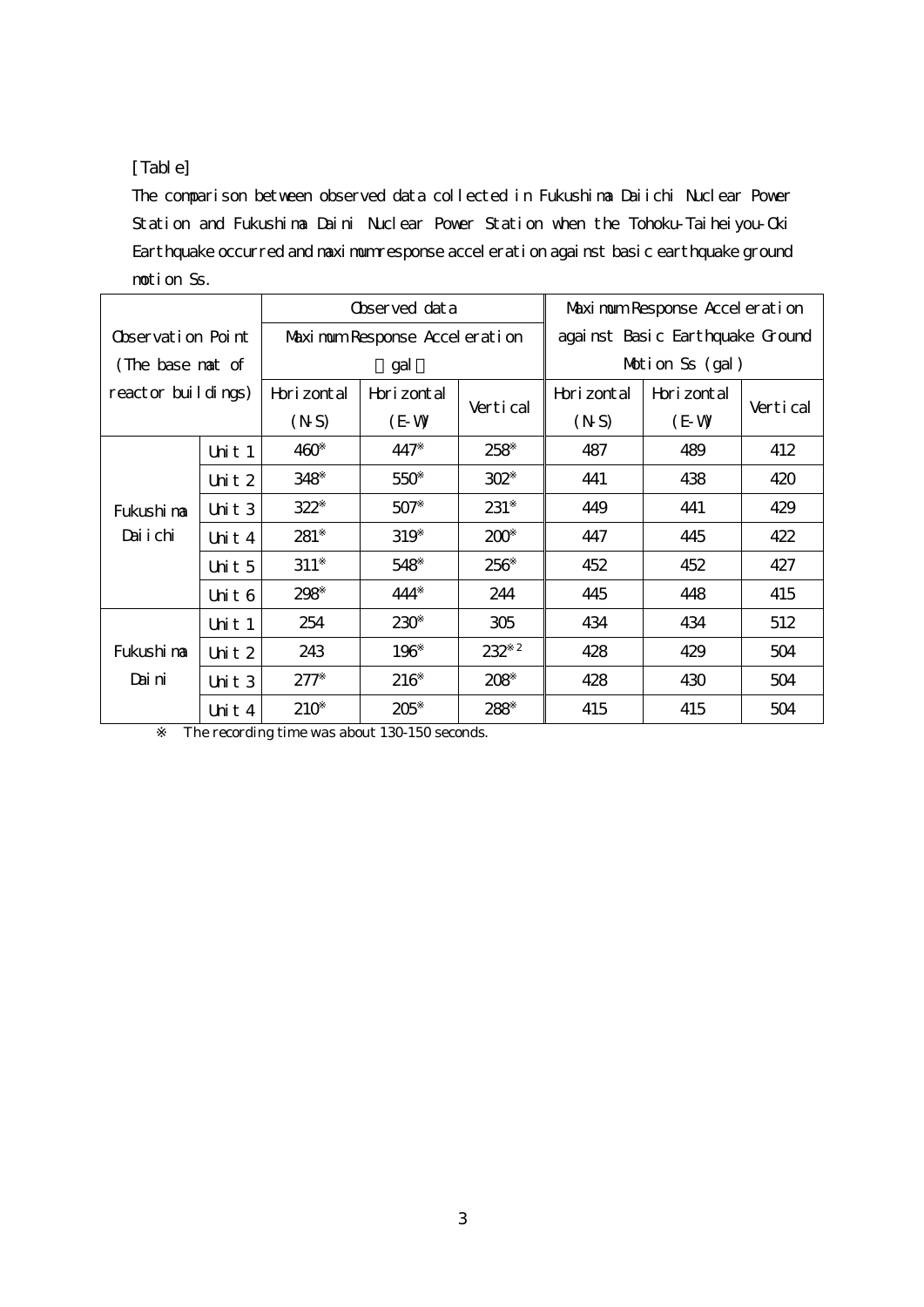

Fig. 1 Location of seismic observation points at Fukushima Daiichi Nuclear Power Station



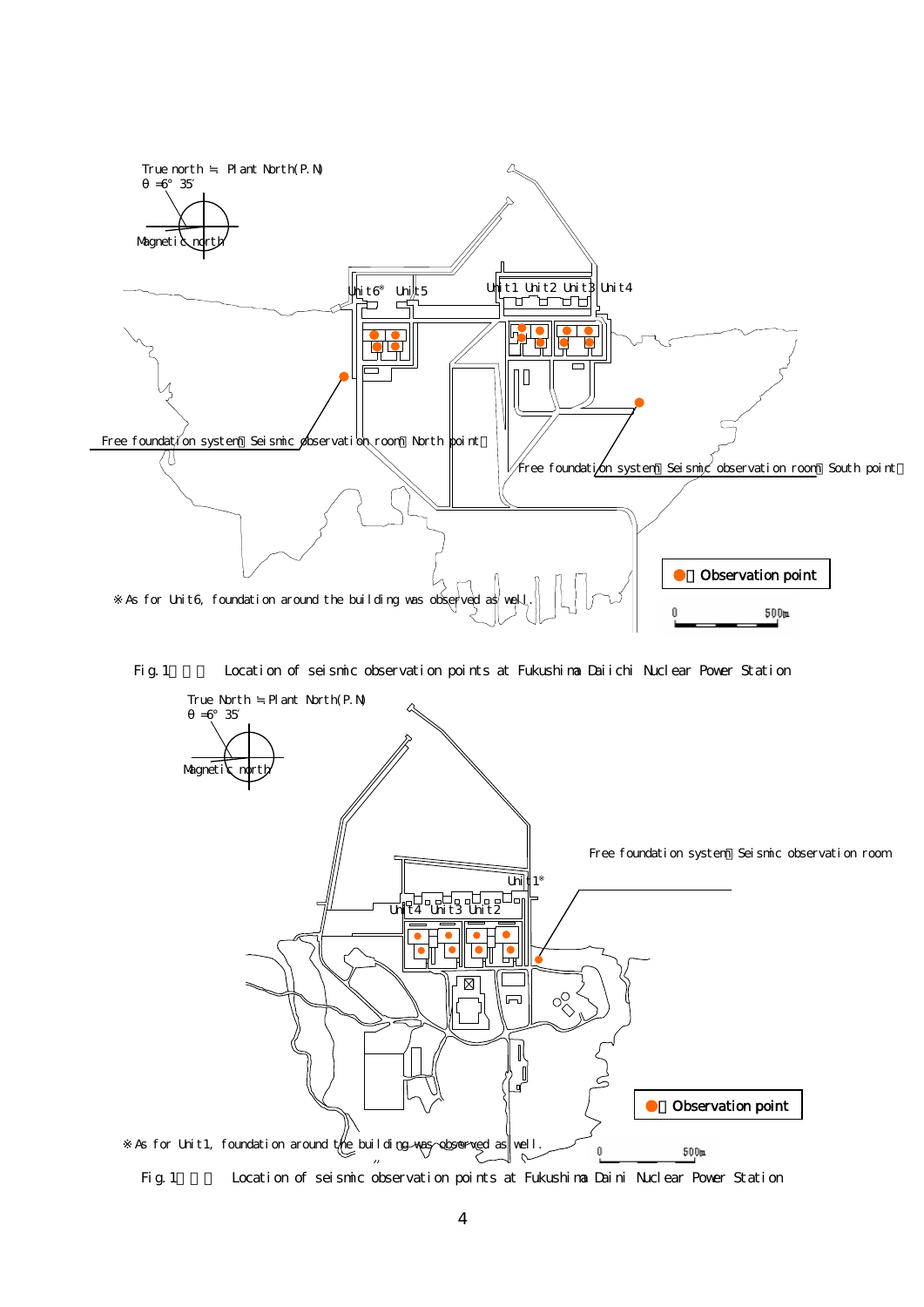

(b)North Point GN4 Observation Point





FF4 Observation point





Basic Earthquake Ground Motion Ss is earthquake ground motion that is defined on open foundation surface. The data is collected underground.

Fig2-2 Fig.2-1 Fukushima Daiichi Nuclear Power Station Response spectra for the O.P.-200m at free foundation system (south point) and seismic observation point (north point) East-West direction



period ( Seconds)<br>Rasic Earthquake Ground Motion Ss is earthquake ground motion that is

Fig2-4 Fukushima Daini Nuclear Power Station Response spectra for the O.P.-200m at free foundation system/Seismic observation point North-South direction

Among horizontal directions in the table, larger directions are indicated. F1: East-West direction, F2: North-South direction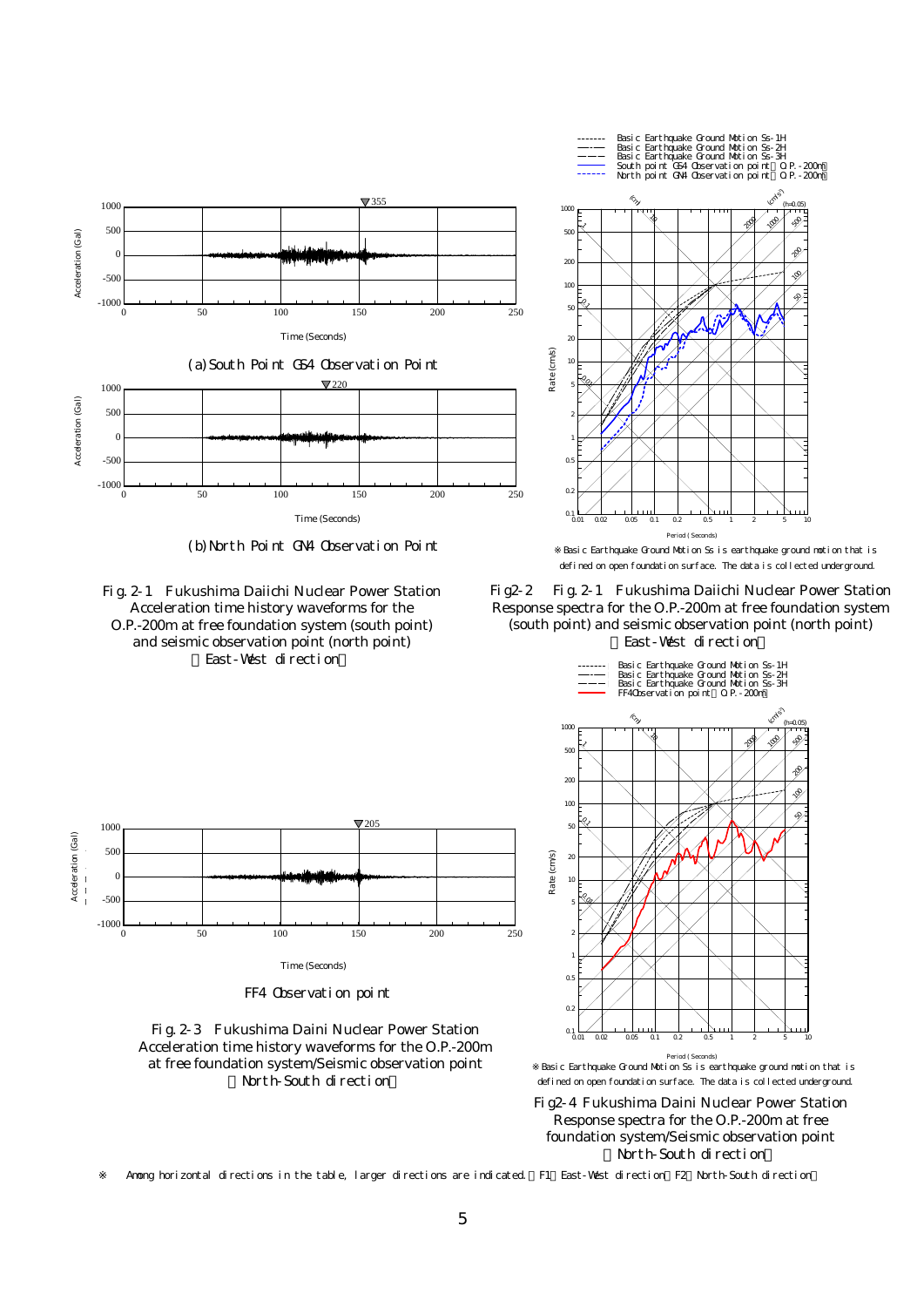





Fig.4-1 F1 Acceleration response spectra for the base mat of the unit 1 reactor building (East-West direction)





Fig.3-2 F1 Acceleration time history waveforms for the base mat of the unit 2 reactor building (East-West direction)





Fig.4-2 F1 Acceleration response spectra for the base mat of the unit 2 reactor building (East-West direction)



Fig.4-3 F1 Acceleration response spectra for the base mat of the unit 3 reactor building

Among horizontal directions in the table, larger directions are indicated. F1: East-West direction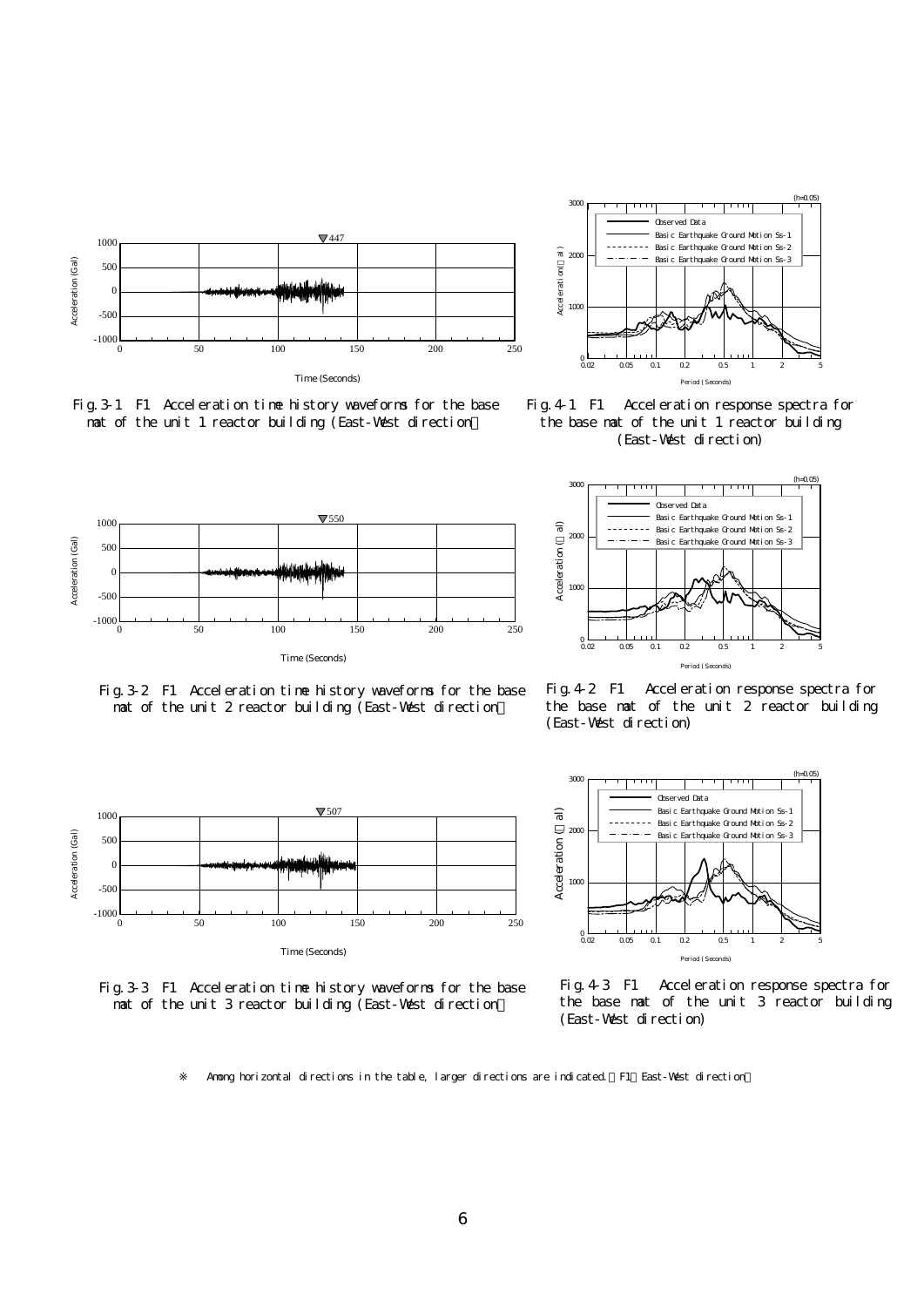



Fig. 3-4 F1 Acceleration time history waveforms for the base Fig. 4-4 F1 mat of the unit 4 reactor building (East-West direction)

Acceleration response spectra for the base mat of the unit 4 reactor building (East-West





Fig. 3-5 F1 Acceleration time history waveforms for the base Fig. 4-5 F1 mat of the unit 5 reactor building (East-West direction)



Acceleration response spectra for the base mat of the unit 5 reactor building



Fig.3-6 F1 Acceleration time history waveforms for the base mat of the unit 6 reactor building (East-West direction)

Fig.4-6 F1 Acceleration response spectra for the base mat of the unit 6 reactor building (East-West direction)

Among horizontal directions in the table, larger directions are indicated. F1 East-West direction